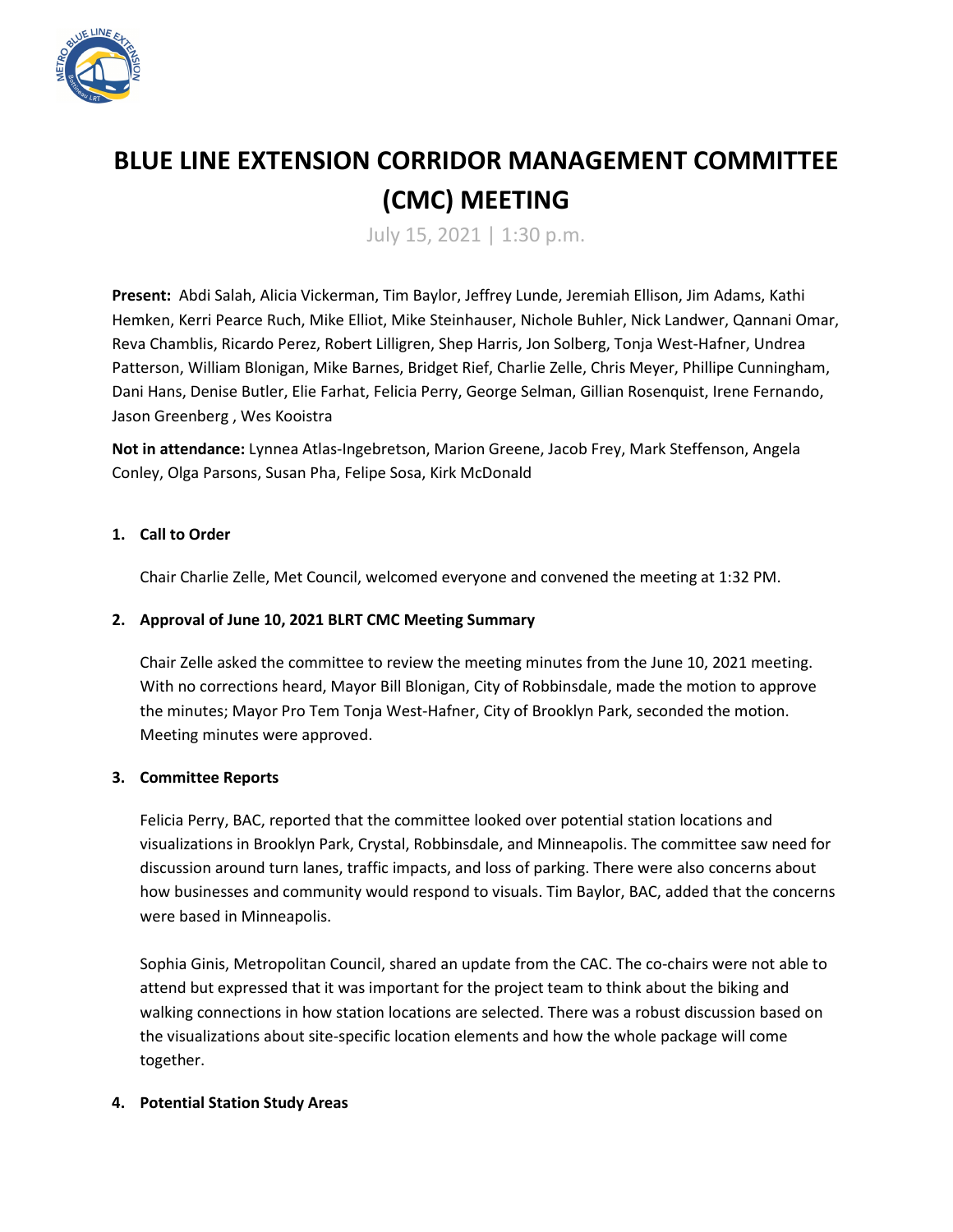

Dan Soler, Hennepin County, shared an update on the purpose and schedule of the station study areas. He described how the station study areas were determined including considerations for previously planned stations, stakeholder and community input, key destinations, transit connections, station spacing and the overall number of stations.

Brooklyn Park has planned stations that will remain from the previous alignment. The project would look to continue with these four planned stations. Dan Soler described the potential station study areas in Brooklyn Park, Crystal and Robbinsdale. He described some features being considered including a pedestrian bridge in Crystal, a park and ride near Downtown Robbinsdale. These three stations are similar to the station locations of the previous alignment. Near North Memorial is a station study area that would be new. Stations at Penn and at Emerson/Fremont Avenues are study areas for both the West Broadway and Lowry Routes. These would provide transit connections to the METRO C and D lines. Dan shared that the Minneapolis Parks Board is putting a significant investment into North Commons Park and that should be a consideration. The Washington and Lowry station would serve the Upper Harbor Terminal development. Washington and West Broadway would serve West Broadway connections from the Orange/Lowry Route. A station location at Washington and 10<sup>th</sup> would serve the North Loop. At Lyndale and Plymouth there are important service areas and potential developments.

Dan shared next steps regarding how these will be studied including consideration for the project goals and principles, public feedback, engineering requirements, available right of way, existing and future land use, and other considerations.

Tim Baylor asked about zoning and the priorities of cities along the line. At the last meeting where it was discussed, it was not settled who would have voting on the Corridor Management Committee. He noted that the highest population and most people affected are in Minneapolis. Is the City of Minneapolis planning department involved? Dan Soler shared that the project meets with the Minneapolis staff weekly. There are representatives in those meetings from Public Works and CPED. They coordinate as well with the mayor's office and city council's office. In the past there was a lot of work on zoning in the station area planning process. This work would occur again with these routes. Sam O'Connell, Metropolitan Council, shared that this process also uses municipal consent. Tim said that although he represents the Robbinsdale Chamber of Commerce, most of his work happens in Minneapolis. He said there seems to be a disconnect between the members of these committees and the City of Minneapolis staff. Chair Zelle said offline they will make sure they connect. Abdi Salah, Mayor's Office added there is the staff level group, and there is also a policymaker level of these discussions; he is happy to answer any questions offline as well.

Nichole Buehler said that the staff version of this group used to have community members on them. The Southwest version of this group has community seats. Chair Zelle said that they would take that under consideration. Sam asked Nichole to clarify. Nichole said that the Bottineau Community Works used to have Blue Line Coalition seats at that table. Nichole said this does not have to be the Blue Line Coalition; she is more concerned about community being represented in those seats at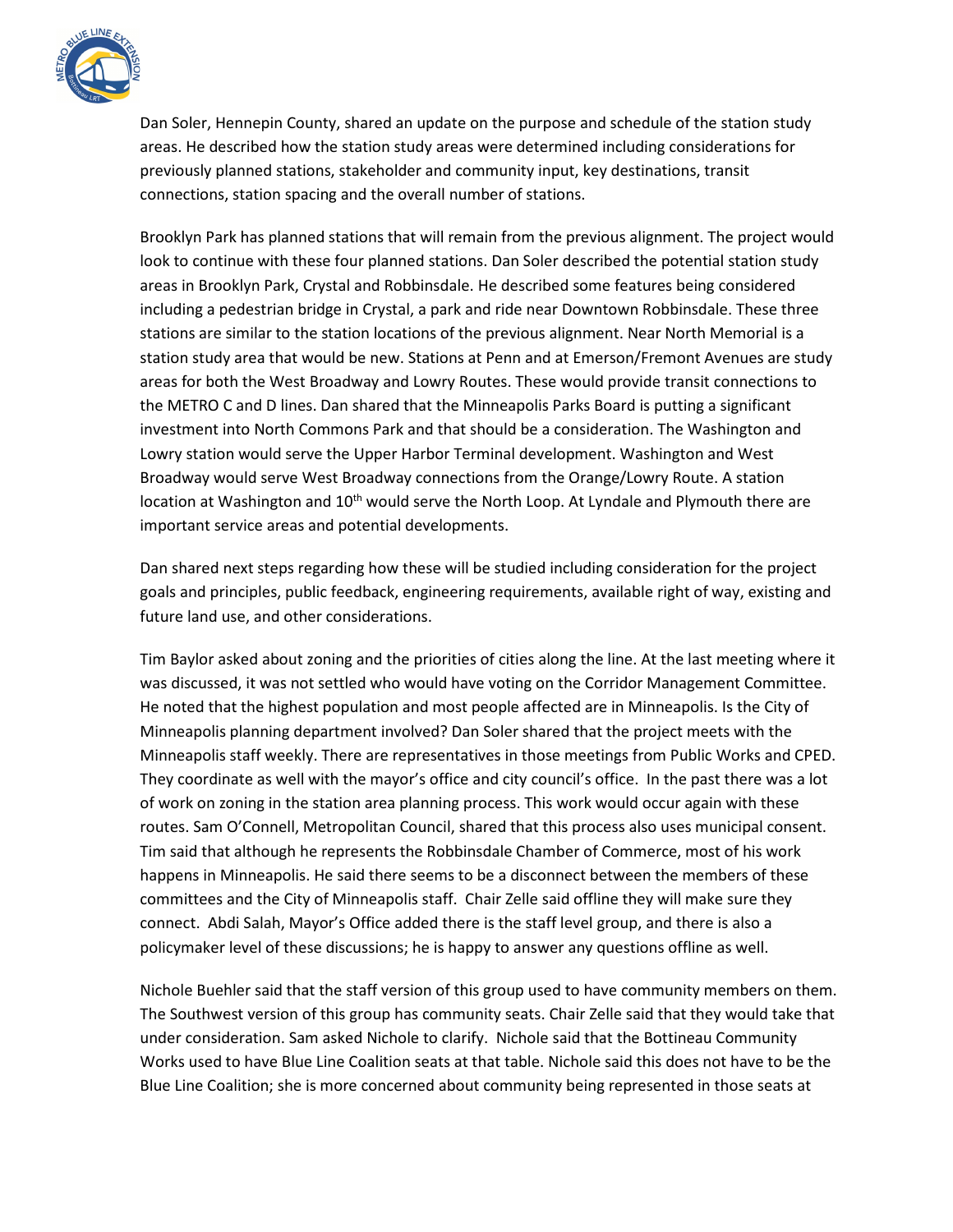

that table. Chair Zelle said that they will investigate that. Irene Fernando, Hennepin County Commissioner, agreed that could be investigated. She said that Bottineau Community Works represents the work that happens outside of the rail. The Bottineau Community Works Steering Committee was inactive for three years. During that time there were staff meetings. When that steering committee was reestablished, the route had changed. She said that when they made the selection for the new steering committee, they prioritized a table for policymakers. She said that Community Works still has many advisory committees with community.

## **5. LRT Visualizations**

Nick Landwer, Metropolitan Council, provided an overview of the visualizations and the design considerations for each area. He shared that Brooklyn Park has four of five stations at the 90% level of engineering. There continues to be analysis on 63rd Avenue. He shared some of the renderings for the plans at 85th.

Nick shared design considerations for Crystal was maintaining four lanes, assuring pedestrian access, and creating center-running at grade light rail. He showed renderings South of Bass Lake Road and at 48<sup>th</sup> Avenue. Robbinsdale design considerations included center running at-grade light rail on County Road 81 which maintained existing intersections and prioritized safe pedestrian crossings. There still needs to be more details on landscaping and streetscaping. He showed visualizations at 40<sup>th</sup> in Downtown Robbinsdale and near North Memorial Hospital.

Minneapolis design considerations include both routes at Lowry Avenue and West Broadway. Parking analysis is underway. Also links to the main route options are still under study. Intersection operations will be important and are still under review. He showed visualizations on Lowry at Newton where there is a narrow right of way and roadway that would be expanded. Bike accommodation is still under study. He showed Washington Avenue along 94. He showed visualizations on West Broadway at Queen Avenue and Emerson.

Nick shared considerations for other designs including side-running and elevated rail. He showed potential closures due to a side running design on West Broadway and Lowry.

Dan Soler answered a question from Mike Opatz in the chat regarding bus connections and transfers at the stations. Dan said that they don't have examples of accessing buses directly, but there would be considerations for this in the planning.

Jeffrey Lunde, Hennepin County Commissioner, commended the staff for the work on visualizations and striking the right balance between design considerations and details. He said it helped with engagement.